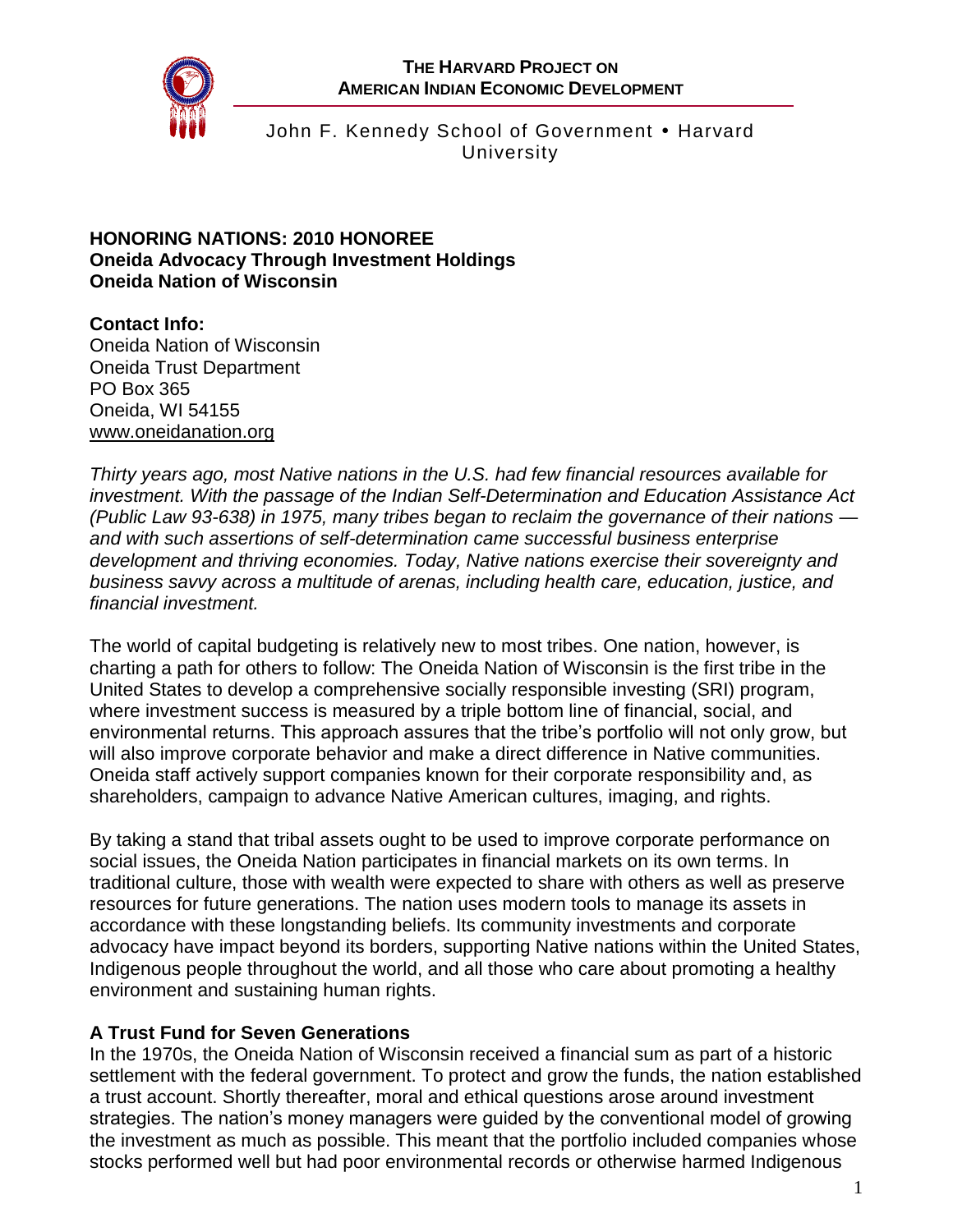peoples. Because Oneida philosophy maintains that decisions made today will have an impact on the seventh generation, making profitable investments without consideration of their long-term consequences was not an option. The Oneida Nation Trust Committee, charged with overseeing the tribe's trust monies, wanted to find ways to bring investment practices in line with their cultural values.

Initially, the nation's investment strategy was reactive. If Oneida staff heard about a company that contradicted the nation's values, they would instruct their money managers not to buy its shares. If the stock was already in the nation's portfolio, the managers were told to divest it within six months. Although this prevented Oneida Nation money from being invested in companies that did not reflect their values, the Trust Committee realized that avoidance had little impact on a corporation's long-term behavior. The nation's growing business success had led to a substantial trust fund, and the Trust Committee wanted to use the tribe's financial clout as a more active source of positive change.

#### **Investing with Values**

Under the socially responsible investing (SRI) policy formally adopted by the Oneida Nation in the 1990s, the Trust Committee must manage funds "in a manner that does not enable harm to the environment or the spiritual or cultural values of Native Americans." As one element of its strategy, the nation invests directly in Native communities, giving them much needed access to capital. The nation also takes part in shareholder advocacy, lobbying companies to change detrimental social, environmental, and governance policies. The Oneida leverages its activity by participating in the Forum for Sustainable and Responsible Investment (US SIF), a national organization whose members are committed to the principles of socially responsible investing. Taking a leadership role in the Forum, the nation co-founded the Indigenous People's Working Group and held a major conference in 2010. Through this engagement, the Oneida Nation and others were able to identify Indian Country investment opportunities and create a hotlist of companies known to damage Indigenous communities. Additionally, the nation educates its own citizens about investment advocacy by publishing a quarterly newsletter and holding monthly committee meetings. To expand the impact of SRI across Indian Country, the Oneida and the US SIF developed a guidebook focused on ways other tribes can integrate socially responsible investing into their portfolios.

Since it began socially responsible investing, the Oneida Nation has participated in more than a dozen campaigns. In one example, Honeywell Corporation downplayed its responsibility for polluting Onondaga Lake, a significant place for the Oneida Nation and other tribes of the Haudenosaunee Confederacy. The Oneida Nation used proxy shares through its network of socially responsible investors to raise the issue before the Honeywell Board of Directors. The nation also has participated in advocacy to stop companies from using the name Crazy Horse without the consent of his descendents, worked with Peabody Energy to end the practice of slurrying coal with aquifer water used by the Navajo and Hopi Nations, and lobbied corporate sponsors such as FedEx about the offensiveness of the Washington National Football League franchise name.

## **A Voice in the Corporate World**

The impact of Oneida's actions has been strengthened by extensive work with non-Native partners, particularly through the Social Investment Forum. The work of the Oneida Nation to build bridges with other financial players means that Native issues are no longer seen as a niche problem but as a key area that corporations need to consider as they develop their policies and practices. In fact, when members of the Forum are surveyed about their major concerns for corporate performance, the treatment of Indigenous peoples ranks second only to environmental concerns.